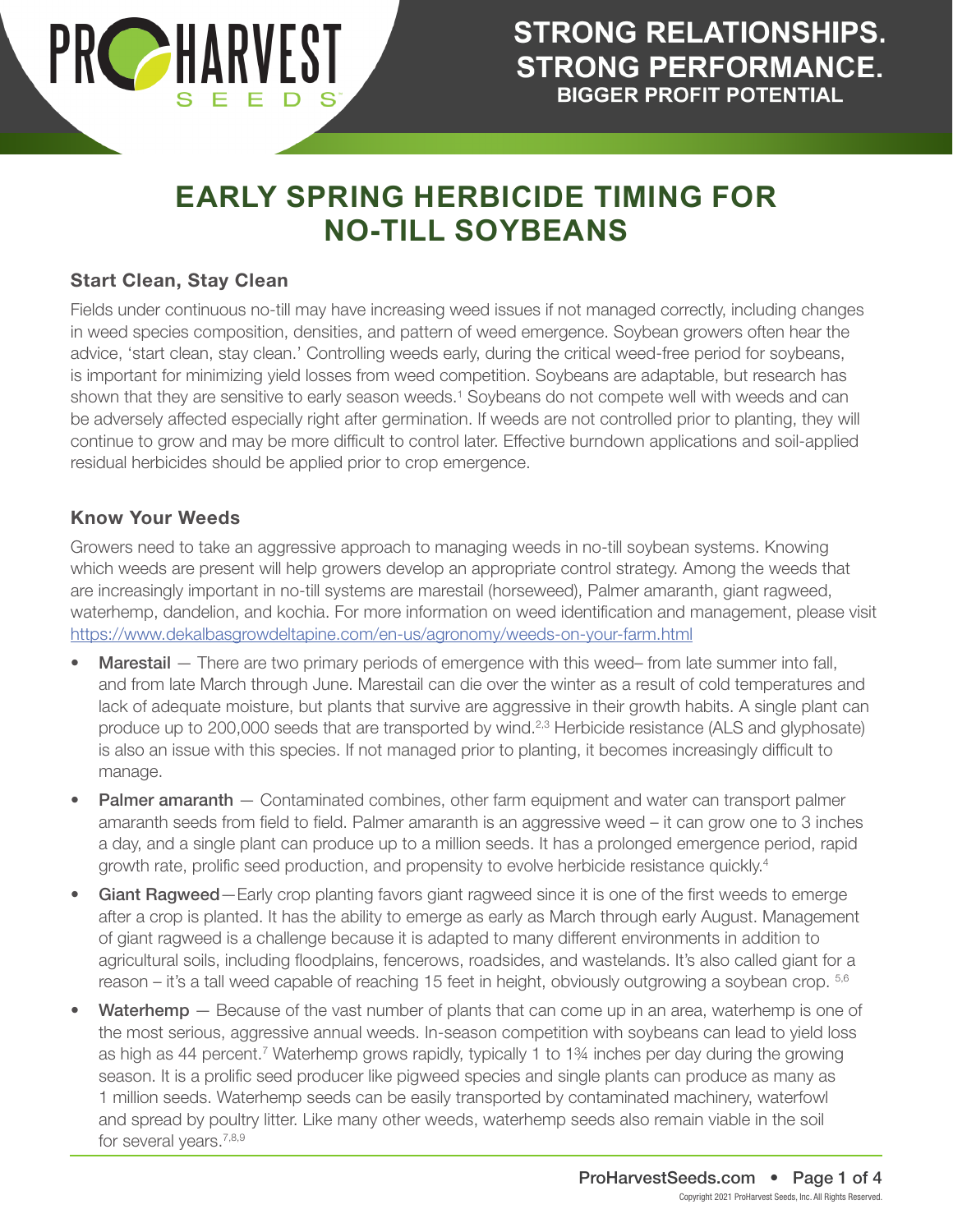- **Dandelion** The reduction of tillage and interrow cultivation, in combination with herbicides used as the primary weed management tactic, has resulted in increased relative abundance of dandelion in soybean fields in some areas. Dandelion taproots have carbohydrates moving to above ground plant parts during rapid spring growth, making dandelion difficult to control with lower labeled rates of glyphosate. Dandelion roots are also able to generate new shoots, making control difficult later in the season. Residual herbicides should be considered to manage germinating dandelion seeds. Seeds falling on wet soil in June can establish new plants; some seeds may remain dormant and maintain the seed bank from one year to the next.<sup>10,11</sup>
- Kochia Kochia reproduces from seeds, typically producing around 15,000 seeds per plant. Seeds are dispersed in the fall when the plant matures. If left undisturbed, it becomes a tumbleweed resulting in long-distance seed dispersal. It can also be transported by combines and other farm equipment. Kochia is tolerant of drought and has high tolerance to saline soils. Seeds are somewhat short-lived in the soil lasting only two to three years.<sup>12,13</sup>

### **Early Scouting**

To determine which weeds are present, and because key characteristics of these weed species make them so prolific and difficult to manage, early scouting is critical to successful management of weeds in a no-till scenario. Four main considerations for effective weed control are:

- Weeds overwintering  $-$  early emerging perennial weeds or biennial weeds that have regrown from last year or started from seed are a challenge to growers.
- Season long weed emergence weeds that have the ability to germinate continuously throughout the growing season present challenges to maintain clean fields at critical times in the crop's growth and development.
- Correct weed identification Proper identification of emerging weeds is also critical early in the season. For example, distinguishing Amaranthus species like waterhemp and Palmer amaranth, and tailoring control methods and chemical application around the predominant weeds emerging in no-till fields (See Table 1).
- Seed Banks Several weed species are prolific, creating huge seed banks. A single waterhemp plant can produce between 250 thousand and a million seeds, making early identification and control critical to successful control in a no-till situation.

*Ragweed*



*Amaranth*

*Figure 1. Problem weeds occurring in no-till soybean production systems in the US.*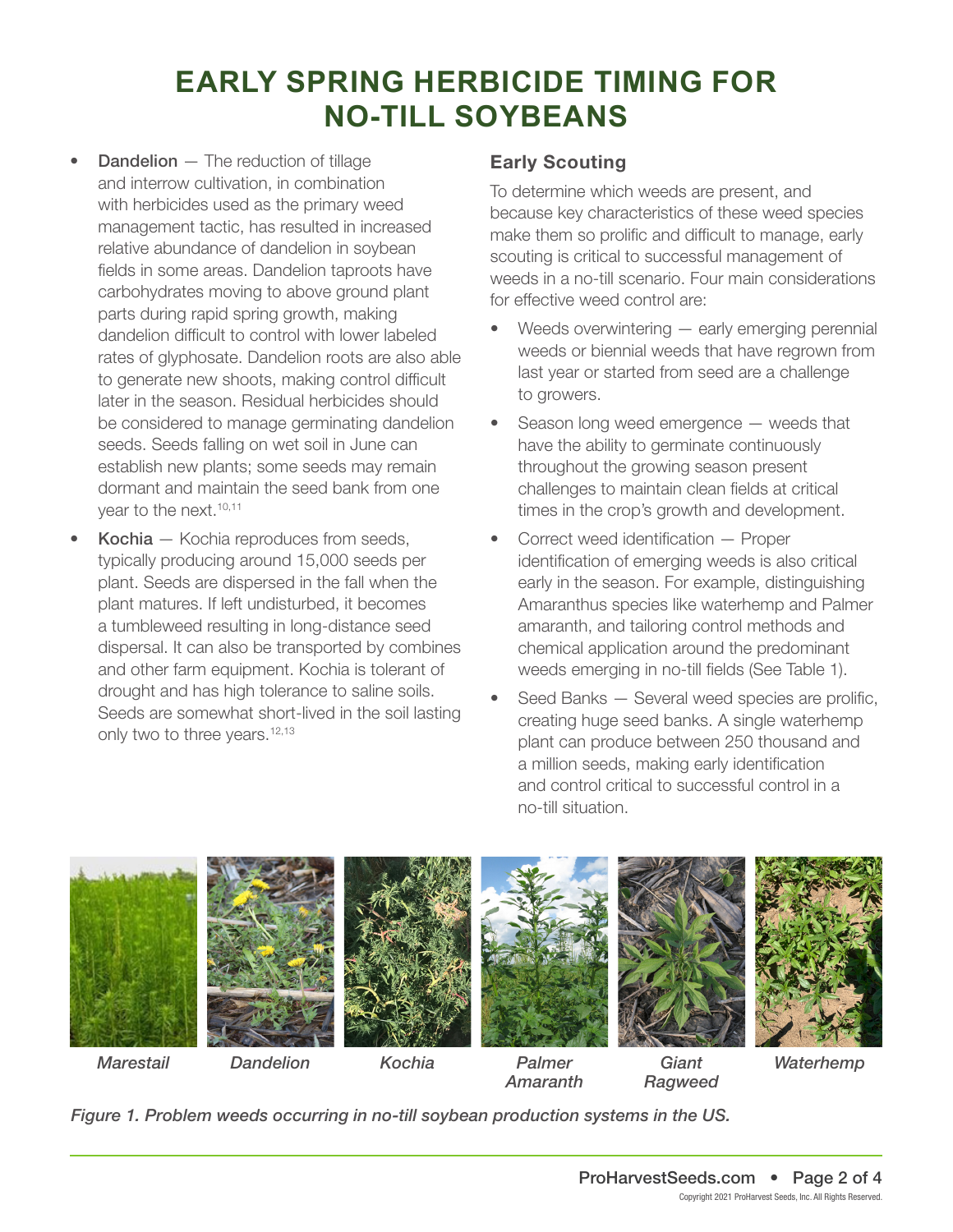### **Critical Period for Weed Control**

The critical period of weed control is a period in the crop life cycle when weed competition causes crop yield loss. Yield loss is minimized when weeds are controlled during this period. For soybeans, the critical weed-free period corresponds to the first-third trifoliate leaf stage (V1-V3). The beginning of this period has been reported as the V1 or V2 soybean stage depending on timing of weed emergence.<sup>8</sup> A delay in weed emergence in no-till is expected due to cooler soils in the spring; therefore, scouting fields to identify optimal timing of herbicide application is critical for weed management. Effective weed control is dependent on several factors, including climate, soil type, moisture levels, and weed species, density, and size.

### **Herbicide Options**

For soybean growers with dandelion, giant ragweed, marestail, pigweed, water hemp and other broadleaf weed species present in their no-till fields, the use of pre-plant and pre-emergence residual herbicides offer the best opportunity for effective weed management. In-season management options for these weeds is limited and may not provide effective control once the soybean crop has emerged. Table 1 shows available herbicide options from Bayer.

#### **Burndown and Pre-Emergence Herbicides**

Burndown and Pre-emergence herbicides provide effective control of weeds as seedlings germinate and emerge from the soil and help reduce the seedbank during the growing season. In addition, applying an herbicide early and ensuring the soybean plants are growing vigorously buys the grower time to minimize competition with weeds during a critical part of the crop development. Including pre-emergence herbicides in a spray program can reduce post-emergence herbicide applications by ensuring a healthy crop that can compete for resources and crowd out weeds.

### **Herbicide Application Timing**

Key to effective weed control is timing of herbicide applications. Warm spring temperatures initiate weed growth sooner, and activity of post emergence herbicides may be limited to suppression of perennial and winter annual weeds during the growing season. Spring control for perennial and winter annual weeds should begin before planting or emergence of the crop.

Table 1 lists possible management options for controlling harmful weeds pre- and post-emergence. Spraying early, pre-plant, helps manage weed resistance and reduces early weed competition through short-term residual control of small seeded broadleaf weeds.

| Table 1. Bayer herbicides used for control of major weed species in no-till soybeans                                                                                                                                                                                                                                                                                                  |                                                                                                                                |
|---------------------------------------------------------------------------------------------------------------------------------------------------------------------------------------------------------------------------------------------------------------------------------------------------------------------------------------------------------------------------------------|--------------------------------------------------------------------------------------------------------------------------------|
| <b>Herbicide</b>                                                                                                                                                                                                                                                                                                                                                                      | <b>Weed Species</b>                                                                                                            |
| XtendiMax <sup>®</sup> herbicide with VaporGrip <sup>®</sup> Technology<br>(a restricted use pesticide)*                                                                                                                                                                                                                                                                              | Pigweed (redroot, Russian, smooth) Kochia, Giant Ragweed, Palmer amaranth, Marestail,<br>Waterhemp and other broadleaf weeds** |
| Warrant <sup>®</sup> Herbicide                                                                                                                                                                                                                                                                                                                                                        | Waterhemp, Palmer amaranth, and other small-seeded broadleaf weeds                                                             |
| Warrant Ultra <sup>®</sup> Herbicide                                                                                                                                                                                                                                                                                                                                                  | Waterhemp, Palmer amaranth, Giant Ragweed and other broadleaf weeds                                                            |
| * XtendiMax® herbicide with VaporGrip® Technology is part of the Roundup Ready® Xtend Crop System, is a restricted use pesticide and must be used with VaporGrip® Xtra Agent (or an equivalent volatility reduction adjuvant).<br>For approved tank-mix products (including VRAs and DRAs), nozzles and other important label information visit XtendiMaxApplicationRequirements.com. |                                                                                                                                |
| **For a complete list of weed species controlled by this product please refer to the label.                                                                                                                                                                                                                                                                                           |                                                                                                                                |